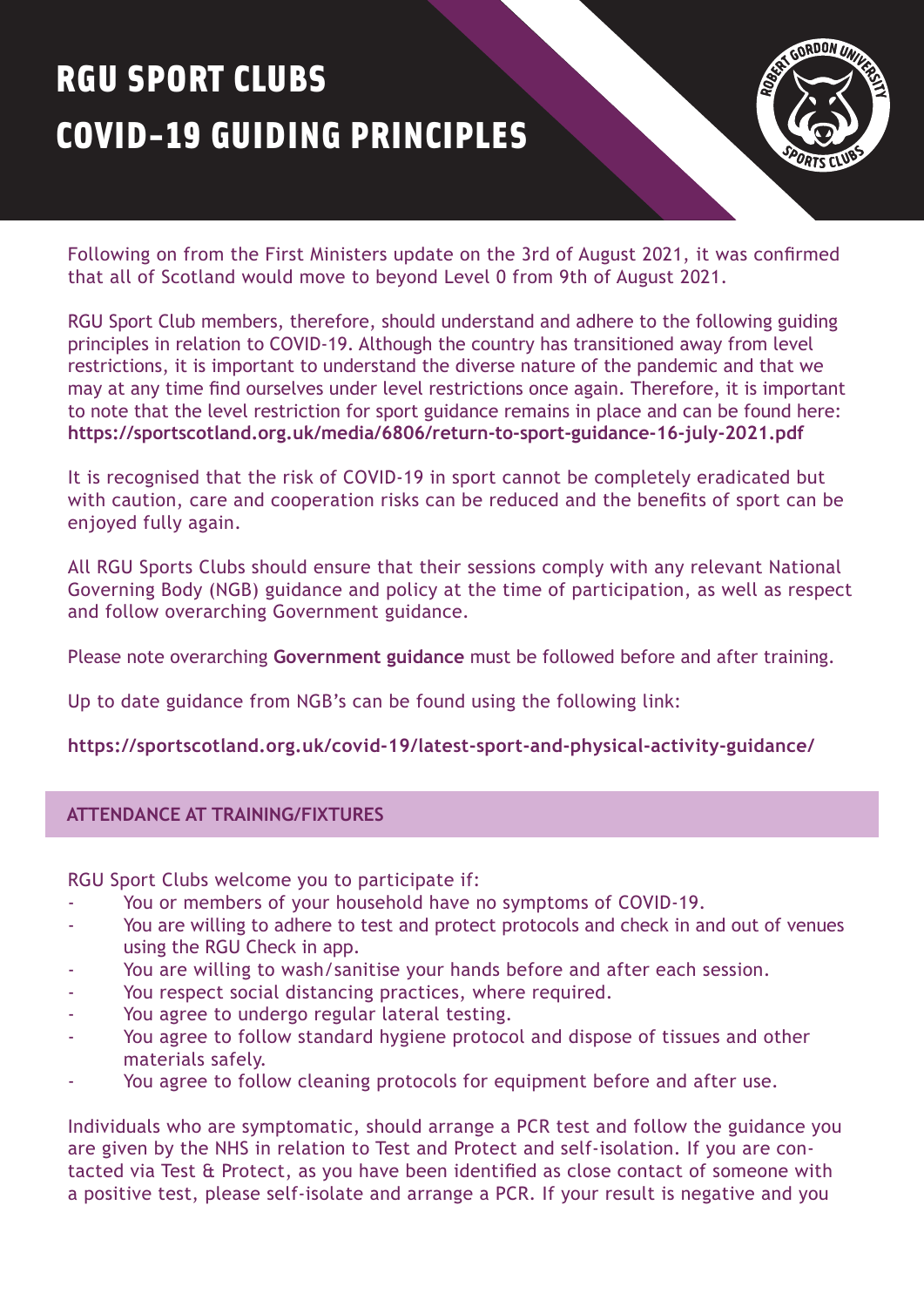are double vaccinated, you will not be required to self-isolate. If, however your result is positive and/or you are not double vaccinated you will be required to self-isolate for 10 days, following the advice of NHS Test & Protect. No one who is advised to self-isolate should attend any RGU sports club activity.

Up to date NHS guidance can be found using the following link:

**[https://www.nhsinform.scot/illnesses-and-conditions/infections-and-poisoning/corona](https://www.nhsinform.scot/illnesses-and-conditions/infections-and-poisoning/coronavirus-covid-19)virus-covid-19**

# **TRAVELLING TO AND FROM TRAINING VENUES**

## **TRAVEL**

Travel guidance for sport is detailed by SportScotland on page 5 and 6 of the following document:

## **<https://sportscotland.org.uk/media/6806/return-to-sport-guidance-16-july-2021.pdf>**

You will see that on page 6 in 'Table B' that travel guidance differentiates based on age, so it is important to understand the age group we are dealing with, for the purpose of university sport the default will be to follow adult guidance as the vast majority of students will fall into this category, but this is not to conclude there will be no young persons within sports club activity.

Sharing a vehicle with those outside of your household should be avoided unless deemed necessary.

[If you are travelling by public transport you must follow the](https://www.gov.uk/guidance/coronavirus-covid-19-safer-travel-guidance-for-passengers) **Government's COVID-19: safer travel guidance for passengers,** including wearing a mask.

## **ARRIVAL AT VENUE**

Arrive promptly for training. Please note if you are early when waiting for access please wait in your car or form a socially distant queue.

Clubs should actively limit time participants are together before and after sessions.

You should wash/sanitise your hands before and after each session and at regular intervals throughout activity.

Each participant should check in to each training venue using the RGU Check in app.

## **VENUE MEASURES**

Each facility will have measures in place. Please follow the guidance set out by your facility operator and ensure you are aware of the COVID measures in place.

Please familiarise yourself with the 'Facility Access' section of this document for more information around COVID measures which may be in place.

# **FACE COVERINGS**

Face coverings should be worn on arrival/departure from the facility and in all non-playing areas. NGB guidance on face coverings should be applied.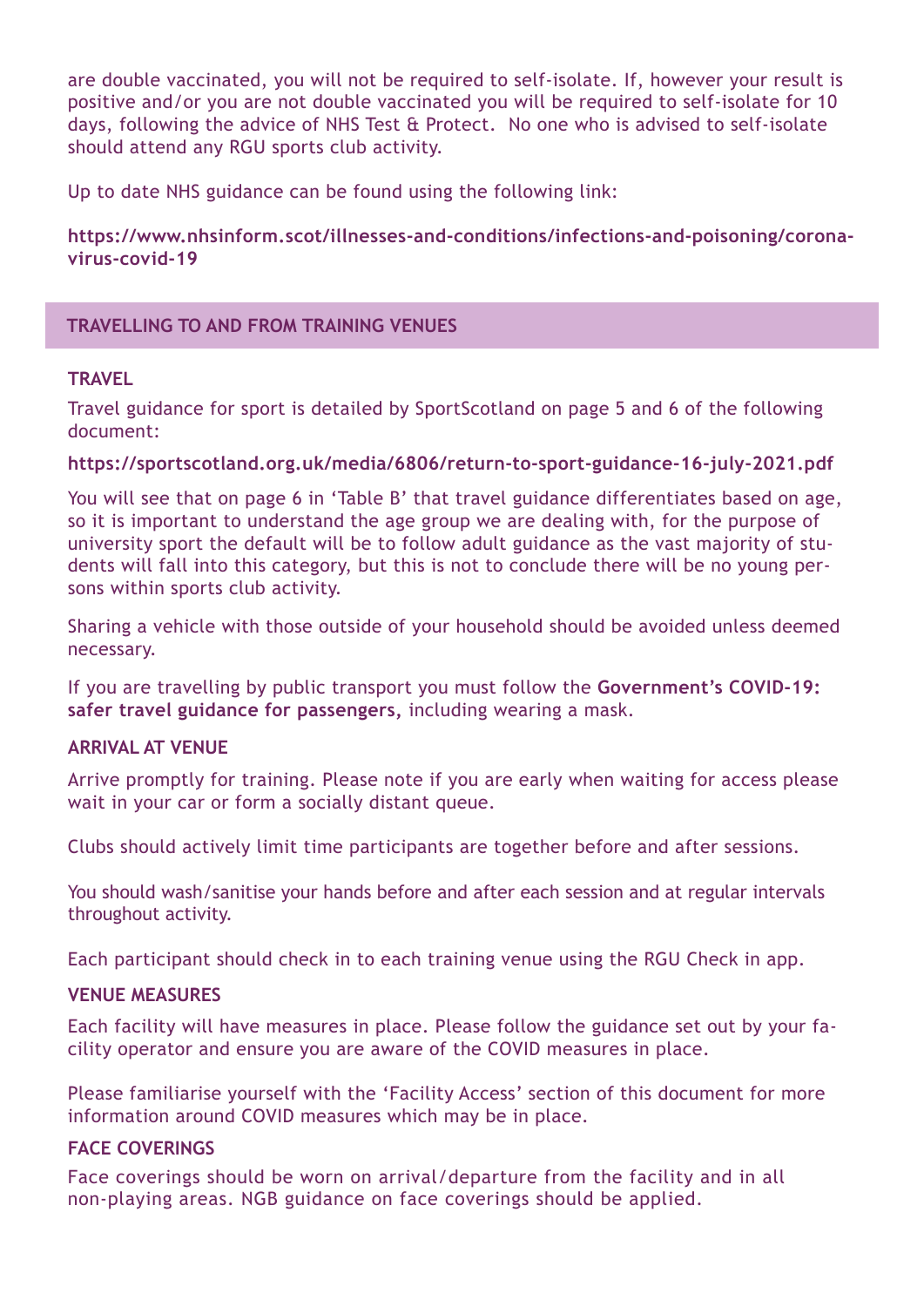Participants should understand the facility and session guidance before participating in any RGU Sports Club session.

## **SOCIAL DISTANCING IN PLAY**

Avoid equipment sharing where possible. Where this is not possible please ensure equipment is suitably sanitised between each members use.

Follow sport specific NGB guidance and respect COVID-19 adaptations.

Avoid pre-game/training handshakes, huddles, face to face confrontation and scoring celebrations.

## **SOCIAL DISTANCING DURING BREAKS AND POST ACTIVITY**

Adhere to social distancing requirements during breaks in activity and set out appropriately spaced areas for equipment and refreshments, as per NGB guidance.

Adhere to government guidance on social distancing pre-& post training and keep team discussions to an absolute minimum during training, as this time should be used for activity.

## **USE OF EQUIPMENT**

Sharing of equipment must be avoided where possible, unless stated otherwise in NGB Guidance. Where equipment is shared, this must be cleaned before and after use, within your allocated training time. Cleaning supplies will be provided in your club COVID kit. Jerseys or bibs should not be swapped during a training session or game and should be washed at 60 degrees after each use.

#### **BALL TRANSFER**

NGB advice should be followed around common ball practice. This includes the sanitising and cleaning procedures. Cleaning supplies will be provided in your club COVID kit.

## **SHOUTING**

Individuals should be aware of the additional risk of infection in close proximity situations where people are shouting or conversing loudly.

Shouting should be kept to a minimum wherever practically possible.

#### **INJURY TREATMENT**

Any injury during activity should be treated, as participant wefare remains a priority. First aiders must be wearing appropriate PPE before approaching the injured participant (mask, gloves, apron).

Each club will be provided with PPE in their first aid kits.

First aid should be provided by your facility operator, where possible.

Face covering are advisable if you are investigating a first aid incident, administering treatment, or waiting in close proximity of the casualty for further assistance.

Clean hands thoroughly with soap and water or sanitiser at the earliest opportunity and dispose of your gloves and apron.

First aid supplies including PPE should then be restocked regularly by getting in touch with the President of Sport and Physical Activity.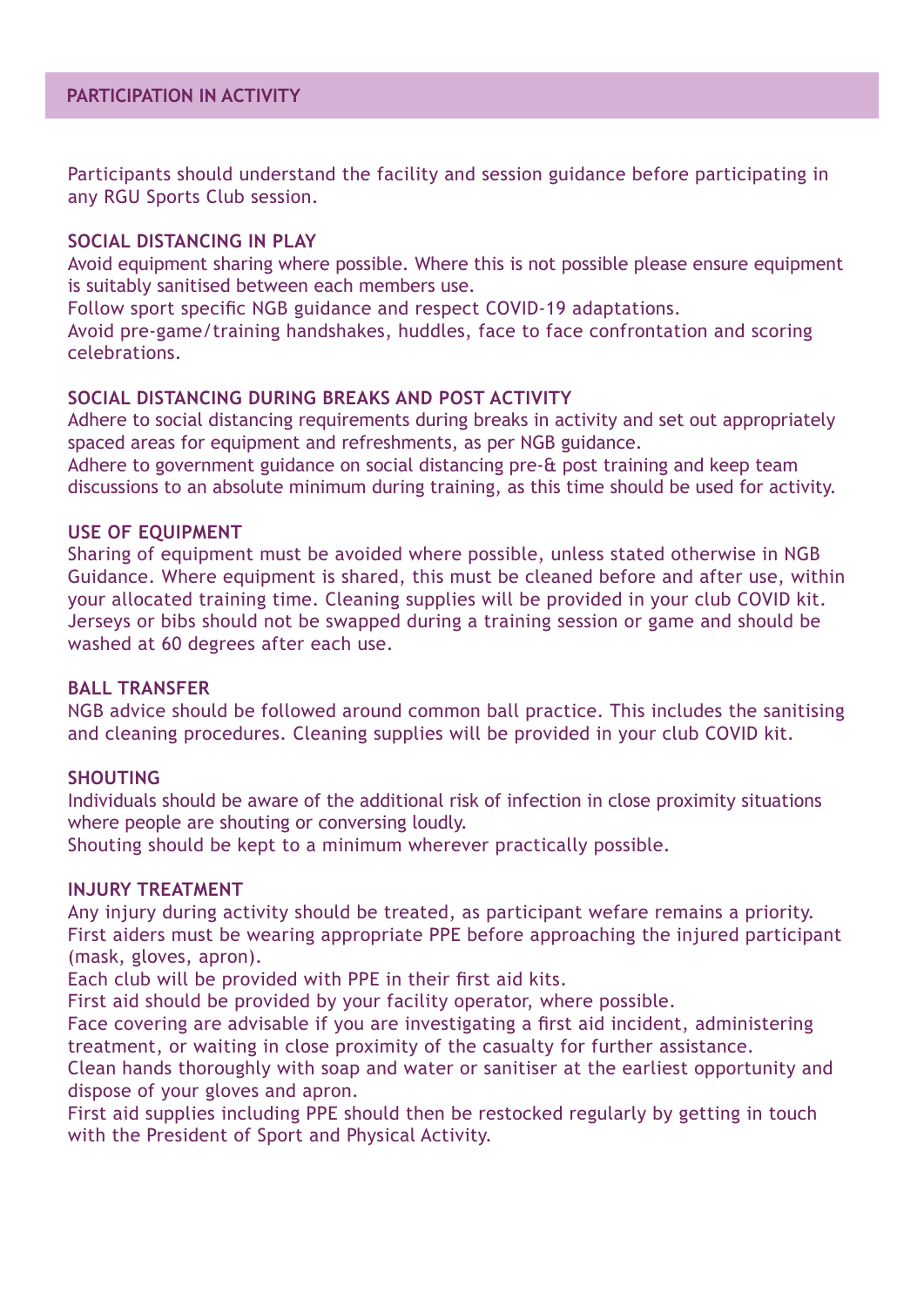#### **MOVEMENT ON SITE**

All participants should be aware of the measures in place at the appropriate venue alongside any relevant advice, guidance, risk assessments. COVID officers must ensure any documentation has been made available to all members.

Individuals must follow venue entry, exit, traffic flow, signage and parking arrangements. Understand and follow current guidance around changing provisions and toilets.

#### **TRAINING INCREMENTS/TURNOVER TIME**

Session time & place should be clearly communicated with attendees and followed to prevent overcrowding.

Clubs must respect facility maximum capacities and coordinate sessions accordingly.

Turnover should be considered within training time, should a club decide to break their total time into a number of smaller sessions. When splitting into smaller sessions, you must consider the total bubble size and ensure at no point a crossover would breach the maximum bubble size. For example, in Level 3 the Maximum bubble size is 50 participants therefore, if there were to be 30 people per session then there must be no crossover and the session times allow for adequate for participants to exit and enter as shown below:

E.G. Football 6-9pm Session A 6-6.45pm Session B 7-7.45pm Session C 8-8.45pm

Gathering in facility social areas is not permitted.

#### **CLEANING PROCEDURES**

Respect and act accordingly where pre-scheduled cleaning has been built into training time.

Use cleaning equipment supplied by facilities and within the clubs COVID kit respectfully and accordingly.

Risk assessment should be made available and cleaning procedures understood by all participants.

## **GUIDANCE FOR COACHES**

Please see **[Getting Coaches Ready for Sport](https://sportscotland.org.uk/covid-19/getting-coaches-ready-for-sport/)** which can be used by coaches to help them get ready for delivering sport. It can be used as it is or amended to reflect the sport or delivery of activity.

It is the responsibility of each club COVID Officer and coach to ensure documented risk assessments, are completed prior to any activity taking place. Consider safety first, particularly focusing on minimising the risk of infection/transmission. A risk assessment template has been provided, to support with this.

Appropriate measures must be put in place to ensure participants, staff and volunteers are protected.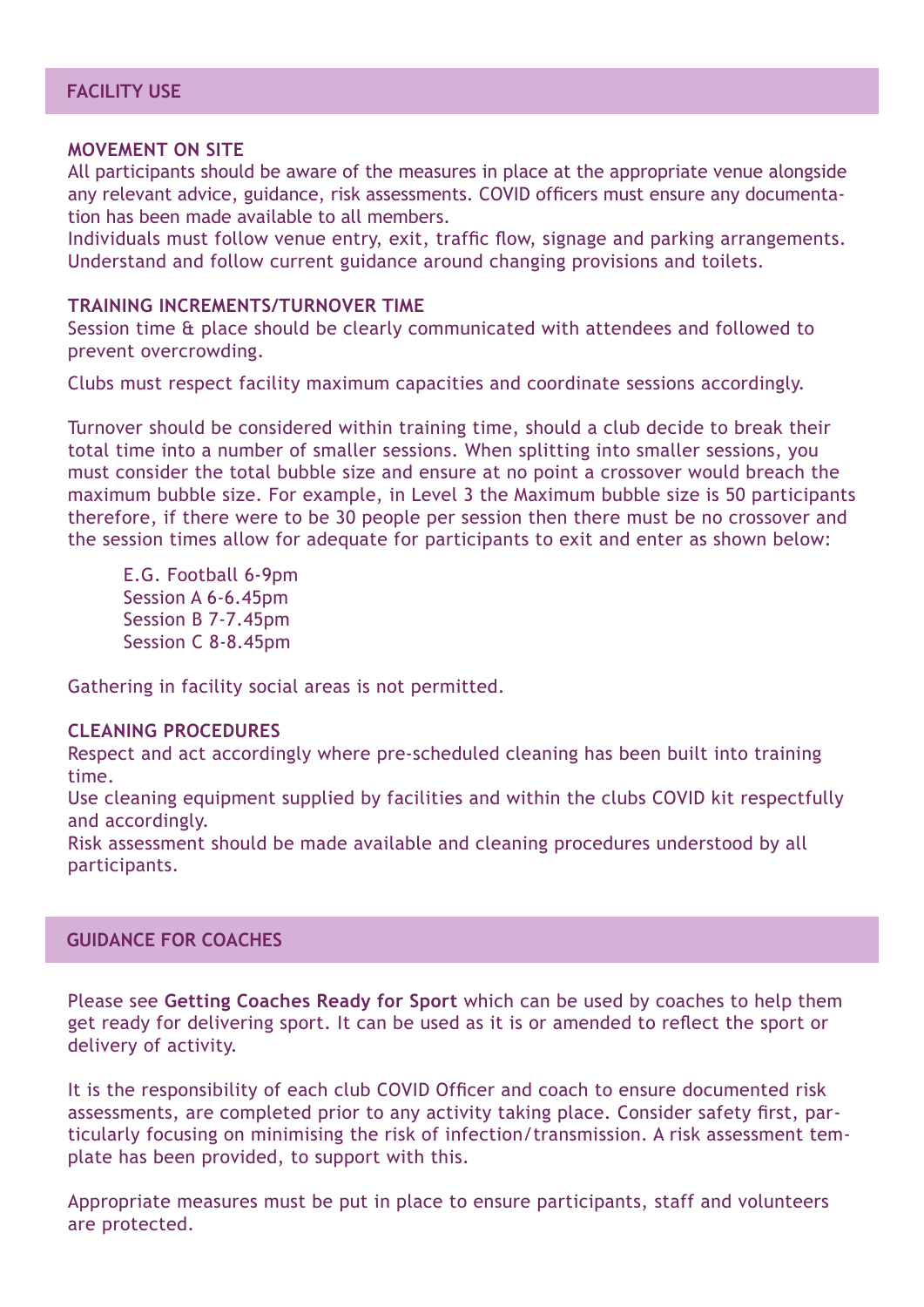At all times coaches should:

Plan appropriately for the session in advance, be aware of responsibilities, be clear on participant expectations and build in a review period to reflect on effectiveness/safety of the session.

Consult Scottish Governing Body guidance for the relevant sport or activity being delivered. This can be found at **[Covid-19 Scottish Governing Body Guidance.](https://sportscotland.org.uk/covid-19/latest-sport-and-physical-activity-guidance/)**

Where relevant, also check with your facility provider to ensure you follow their specific guidance and processes.

Be aware of the facility operators responsibilities and their expectations of club members before, during and after each session.

Equipment provision & use should fall in line with the 'use of equipment' guidance outlined above.

# **OUTDOOR ACTIVITY**

There will be a limit on participant numbers for outdoor coached activity sessions. This number is depended on space and **[National Governing Body guidance.](https://sportscotland.org.uk/covid-19/latest-sport-and-physical-activity-guidance/)** Guidance on maximum bubble groups can be found within **[SportScotland Guidance](https://sportscotland.org.uk/media/6806/return-to-sport-guidance-16-july-2021.pdf)**

# **INDOOR ACTIVITY**

A face covering must be worn by all coaches when indoors, as per Robert Gordon University guidelines.

Indoor contact sport for adults can return in Level 0 or below.

Relevant SGBs will publish guidance for undertaking their sports activity and coaches should also check with facility operators with regards to site specific requirements.

# **FIXTURES**

# **PLANNING & ORGANISING**

Each team must complete the pre-fixture check list prior to each home/away fixture, and receive sign off from the President of Sport & Physical Activity.

# **TRAVEL**

The majority of clubs will travel to away fixtures using a coach and must respect measures which have been put in place by the coach provider. Only RGU Sports Club members and coaches will be permitted to travel and must be willing to:

- Sanitise on entry/departure from the vehicle.
- Check in to your vehicle using the RGU check in app.
- Keep coach windows open to improve ventilation.
- Wear a face covering whilst traveling, unless exempt.
- Evidence a negative lateral flow test on the day of travel.
- Travel to and from the fixture on the same bus and in the same seat.

## **HOSTING FIXTURES**

All home fixtures must be facilitated following sport specific NGB guidance, relevant at the time of the fixture start date.

Details of how your club will host fixtures must be included in your club risk assessment.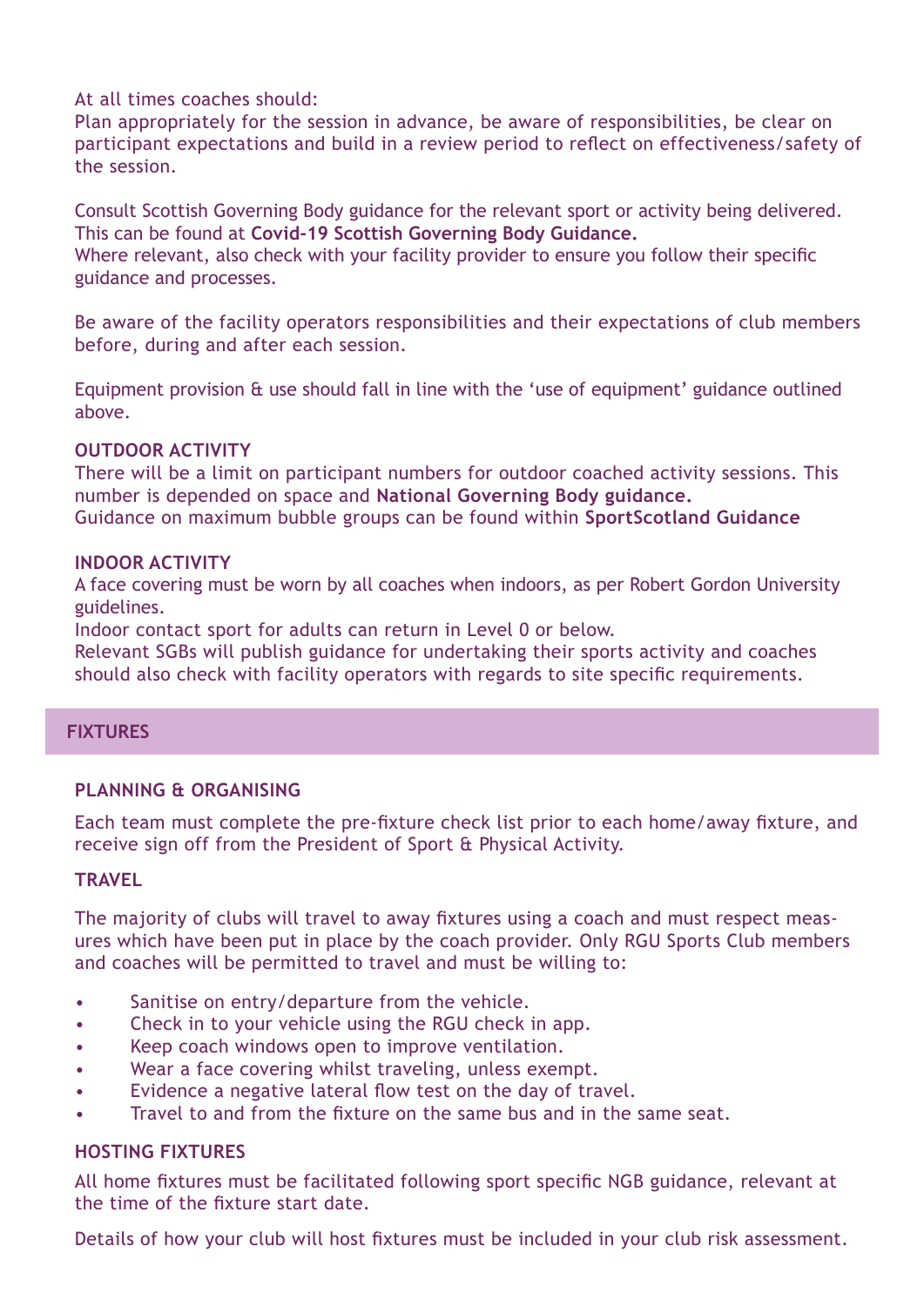# **PLANNING & ORGANISING**

All clubs planning to attend a competition or event, must complete a **trip preparation form** [at least 1 month prior to the competition or event and ensure your club risk asses](https://forms.office.com/Pages/ResponsePage.aspx?id=nKagUU8OPUu2QhLgExmGNdHnJMkQ4ZpAqgWYU9HtxWpUNk1OR1lNR0tRUjVJMkw4TkdTN0ozRE5NNS4u&wdLOR=c901BE967-F4A2-9642-92BA-7639E80EB04C)sment contains information relating to attending competition's/events.

All requests will be considered by the President of Sport and Physical Activity in line with relevant government & NGB guidance.

When completing the trip preparation form please include the follow details:

- Event details, including confirmation that the event is BUCS, SSS and/or NGB approved.
- Details of any COVID measures which have been put in place by the competition/ event organisers.
- Detailed itinerary of the trip (which includes travel, accommodation details of the members movements each day of the trip).
- Lateral flow testing schedule.

# **TRAVEL**

If traveling by coach, all measures in the fixture travel section of RGU Sports Clubs COV-ID-19 Guiding Principles must be adhered to.

[If you are travelling by public transport you must follow the](https://www.gov.uk/guidance/coronavirus-covid-19-safer-travel-guidance-for-passengers) **Government's COVID-19: safer travel guidance for passengers,** including wearing a mask.

**COVID OFFICER RESPONSIBILITY**

# **TRAINING RESPONSIBILITY**

COVID Officers / team captains should undertake **sportscotland COVID Officer e-learning module** [before a return to training/RGU Sports Club activity is permitted.](https://rise.articulate.com/share/LlEWUj-o23H_4gC1AF002jdxdrCucQC0#/) 

A trained COVID officer must attend all training session, where possible in line with relevant NGB guidance. Training is considered as completion of the above e-learning module. Certificates evidencing completion must be emailed to the president of Sport and Physical Activity, prior to any activity taking place.

## **COMMUNICATION WITH MEMBERS**

COVID Officers should communicate clearly and regularly with participants, setting out what they are doing to manage risk, and what advice they are giving to individuals before, during and after each session/fixture.

Communicate training times and how to safely access a facility, for example through a booking or queuing system.

Ensure there is a process for cancellation should it be necessary. Ensure sessions capacities are being adhered to.

# **HEALTH, SAFETY & HYGIENE**

COVID Officers should ensure they have collected their COVID Kit and their first aid kit has been restocked prior to their first session.

COVID Officers should ensure all kit and equipment is wiped down before and after each session.